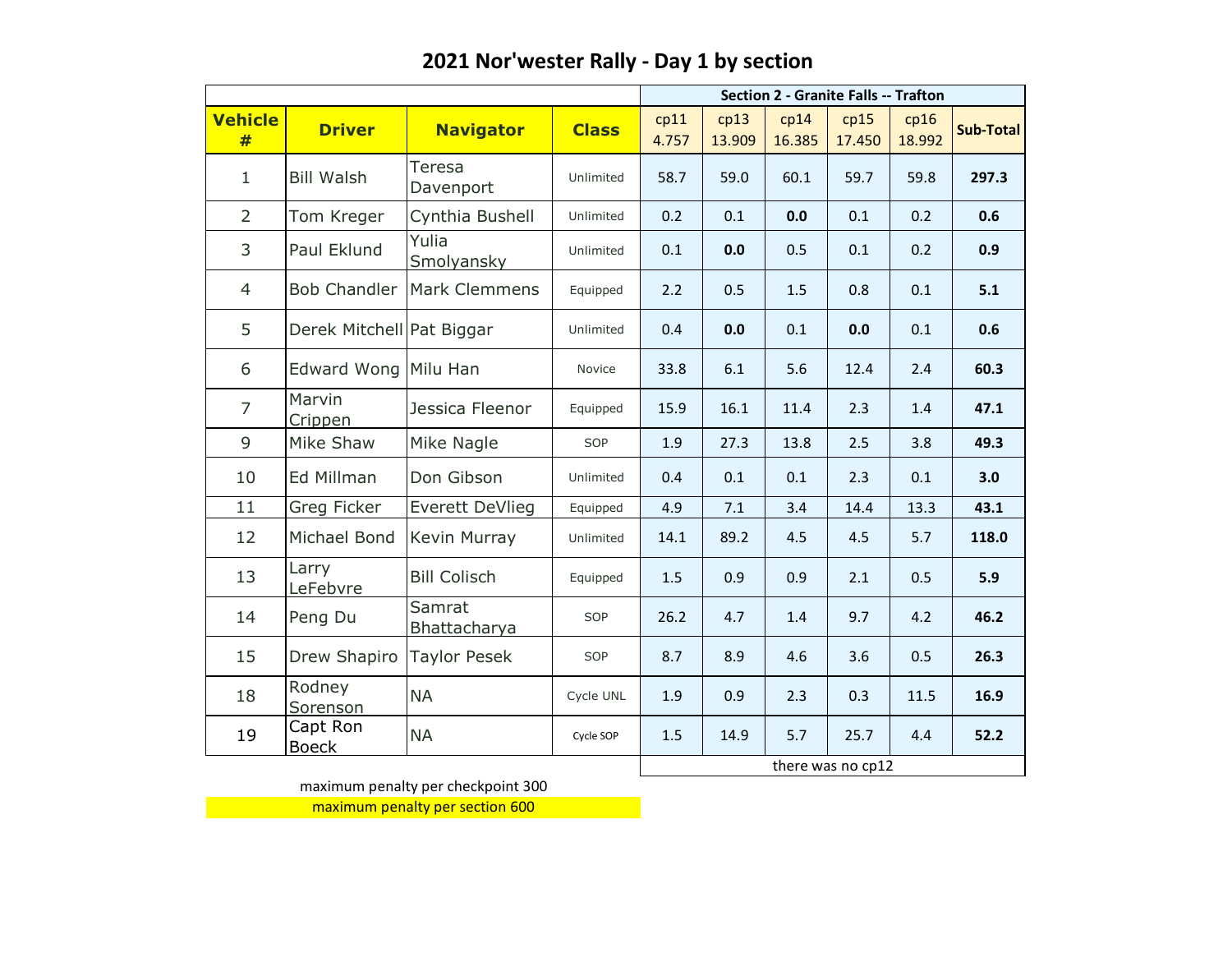|                     |                           |                               |              |               | <b>Section 4 - Rockport -- Cascade</b> |               |               |                |           |  |  |
|---------------------|---------------------------|-------------------------------|--------------|---------------|----------------------------------------|---------------|---------------|----------------|-----------|--|--|
| <b>Vehicle</b><br># | <b>Driver</b>             | <b>Navigator</b>              | <b>Class</b> | cp21<br>1.371 | cp22<br>3.874                          | cp23<br>6.897 | cp24<br>9.829 | cp25<br>10.285 | Sub-Total |  |  |
| $\mathbf{1}$        | <b>Bill Walsh</b>         | Teresa<br>Davenport           | Unlimited    | 59.6          | 59.4                                   | 59.3          | 59.9          | 59.8           | 298.0     |  |  |
| $\overline{2}$      | Tom Kreger                | Cynthia Bushell               | Unlimited    | 0.2           | 0.5                                    | 0.5           | 0.4           | 0.7            | 2.3       |  |  |
| 3                   | Paul Eklund               | Yulia<br>Smolyansky           | Unlimited    | 0.0           | 0.4                                    | 0.2           | 0.3           | 0.6            | 1.5       |  |  |
| 4                   | <b>Bob Chandler</b>       | Mark Clemmens                 | Equipped     | 0.7           | 1.4                                    | 0.7           | 2.8           | 2.7            | 8.3       |  |  |
| 5                   | Derek Mitchell Pat Biggar |                               | Unlimited    | 0.6           | 0.6                                    | 0.5           | 0.0           | 0.5            | 2.2       |  |  |
| 6                   | <b>Edward Wong</b>        | Milu Han                      | Novice       | 252.7         | 235.2                                  | 195.6         | 79.2          | 58.8           | 821.5     |  |  |
| $\overline{7}$      | Marvin<br>Crippen         | Jessica Fleenor               | Equipped     | 8.1           | 1.8                                    | 0.3           | 0.7           | 4.9            | 15.8      |  |  |
| 9                   | Mike Shaw                 | Mike Nagle                    | SOP          | 13.3          | 0.2                                    | 2.9           | 2.3           | 0.0            | 18.7      |  |  |
| 10                  | Ed Millman                | Don Gibson                    | Unlimited    | 0.2           | 0.0                                    | 0.4           | 0.3           | 0.5            | 1.4       |  |  |
| 11                  | Greg Ficker               | Everett DeVlieg               | Equipped     | 2.1           | 2.8                                    | 19.5          | 17.0          | 5.6            | 47.0      |  |  |
| 12                  | Michael Bond              | Kevin Murray                  | Unlimited    | 3.3           | 13.5                                   | 3.5           | 2.7           | 9.2            | 32.2      |  |  |
| 13                  | Larry<br>LeFebvre         | <b>Bill Colisch</b>           | Equipped     | 0.8           | 0.3                                    | 0.9           | 0.5           | 1.7            | 4.2       |  |  |
| 14                  | Peng Du                   | Samrat<br><b>Bhattacharya</b> | SOP          | 8.3           | 2.8                                    | 1.5           | 6.0           | 14.9           | 33.5      |  |  |
| 15                  | Drew Shapiro              | <b>Taylor Pesek</b>           | SOP          | 122.5         | 116.9                                  | 116.0         | 119.6         | 118.4          | 593.4     |  |  |
| 18                  | Rodney<br>Sorenson        | <b>NA</b>                     | Cycle UNL    | 37.9          | 11.2                                   | 10.9          | 34.7          | 43.7           | 138.4     |  |  |
| 19                  | Capt Ron<br><b>Boeck</b>  | <b>NA</b>                     | Cycle SOP    | 50.8          | 3.4                                    | 45.5          | 92.8          | 101.0          | 293.5     |  |  |
|                     |                           |                               |              |               |                                        |               | all cp scored |                |           |  |  |

maximum penalty per checkpoint 300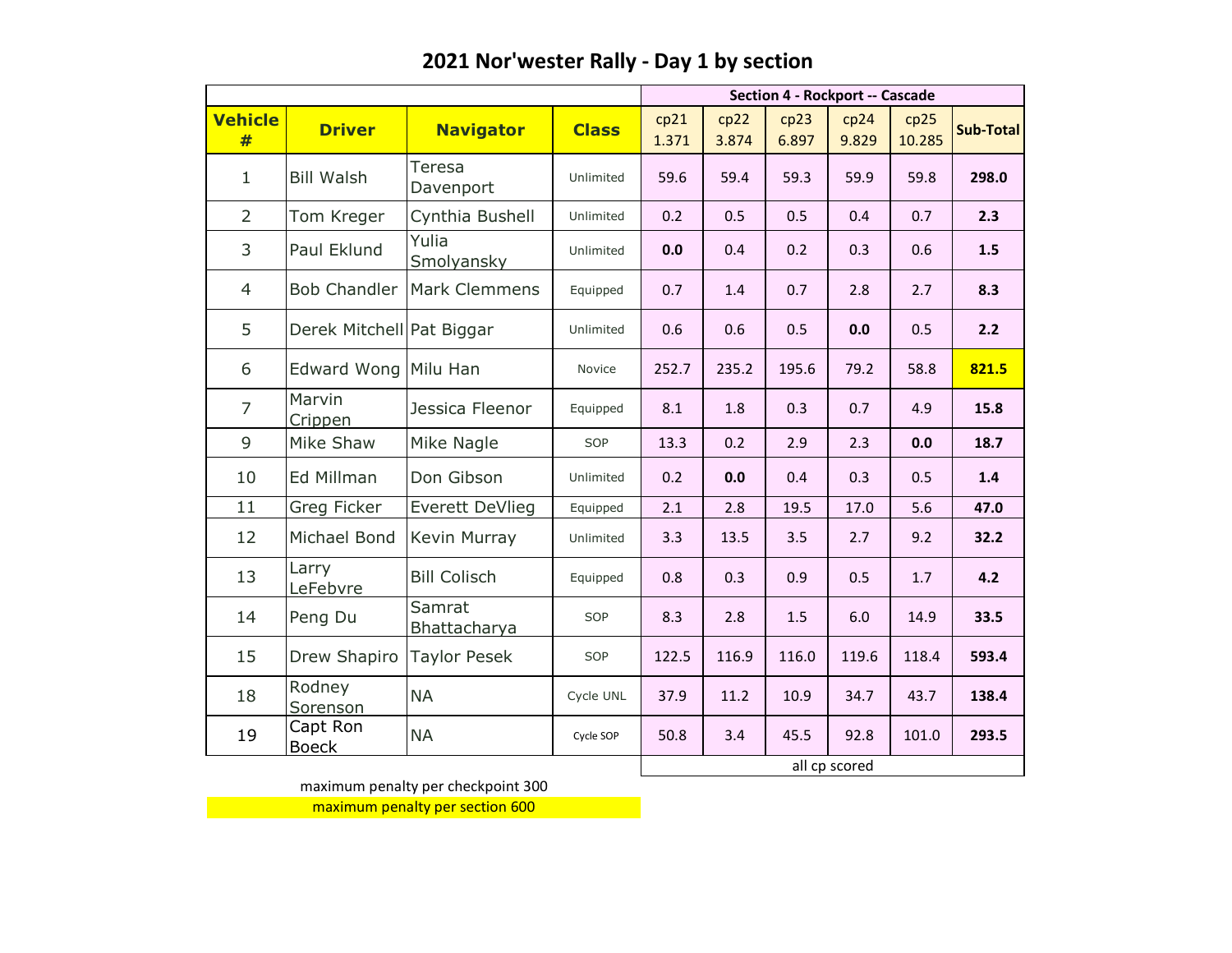|                     |                           | Section 6 - Goat, Wolf & Elbow |              |               |                               |                |                  |
|---------------------|---------------------------|--------------------------------|--------------|---------------|-------------------------------|----------------|------------------|
| <b>Vehicle</b><br># | <b>Driver</b>             | <b>Navigator</b>               | <b>Class</b> | cp31<br>1.706 | cp32<br>9.925                 | cp33<br>11.554 | <b>Sub-Total</b> |
| $\mathbf{1}$        | <b>Bill Walsh</b>         | Teresa<br>Davenport            | Unlimited    | 0.4           | 4.6                           | 1.6            | 6.6              |
| $\overline{2}$      | Tom Kreger                | Cynthia Bushell                | Unlimited    | 0.3           | 0.2                           | 0.1            | 0.6              |
| 3                   | Paul Eklund               | Yulia<br><b>Smolyansky</b>     | Unlimited    | 0.2           | 1.6                           | 0.5            | 2.3              |
| $\overline{4}$      | <b>Bob Chandler</b>       | <b>Mark Clemmens</b>           | Equipped     | 1.1           | 3.3                           | 0.0            | 4.4              |
| 5                   | Derek Mitchell Pat Biggar |                                | Unlimited    | 0.5           | 1.3                           | 0.4            | 2.2              |
| 6                   | Edward Wong Milu Han      |                                | Novice       | 10.0          | 2.9                           | 2.6            | 15.5             |
| $\overline{7}$      | Marvin<br>Crippen         | Jessica Fleenor                | Equipped     | 1.7           | 3.3                           | 1.0            | 6.0              |
| 9                   | Mike Shaw                 | Mike Nagle                     | SOP          | 1.7           | 10.7                          | 9.0            | 21.4             |
| 10                  | Ed Millman                | Don Gibson                     | Unlimited    | 0.4           | 12.4                          | 10.6           | 23.4             |
| 11                  | Greg Ficker               | <b>Everett DeVlieg</b>         | Equipped     | $1.0$         | 16.1                          | 8.9            | 26.0             |
| 12                  | Michael Bond              | Kevin Murray                   | Unlimited    | 0.1           | 4.8                           | 300.0          | 304.9            |
| 13                  | Larry<br>LeFebvre         | <b>Bill Colisch</b>            | Equipped     | 0.7           | 27.3                          | 0.6            | 28.6             |
| 14                  | Peng Du                   | Samrat<br>Bhattacharya         | SOP          | 0.0           | 7.9                           | 4.4            | 12.3             |
| 15                  | Drew Shapiro              | <b>Taylor Pesek</b>            | SOP          | 5.8           | 171.8                         | 186.1          | 363.7            |
| 18                  | Rodney<br>Sorenson        | <b>NA</b>                      | Cycle UNL    | 1.4           | 32.8                          | 18.5           | 52.7             |
| 19                  | Capt Ron<br><b>Boeck</b>  | <b>NA</b>                      | Cycle SOP    | 13.8          | 10.6                          | 9.2            | 33.6             |
|                     |                           |                                |              |               | cps 34, 35, 36, 37 not scored |                |                  |

maximum penalty per checkpoint 300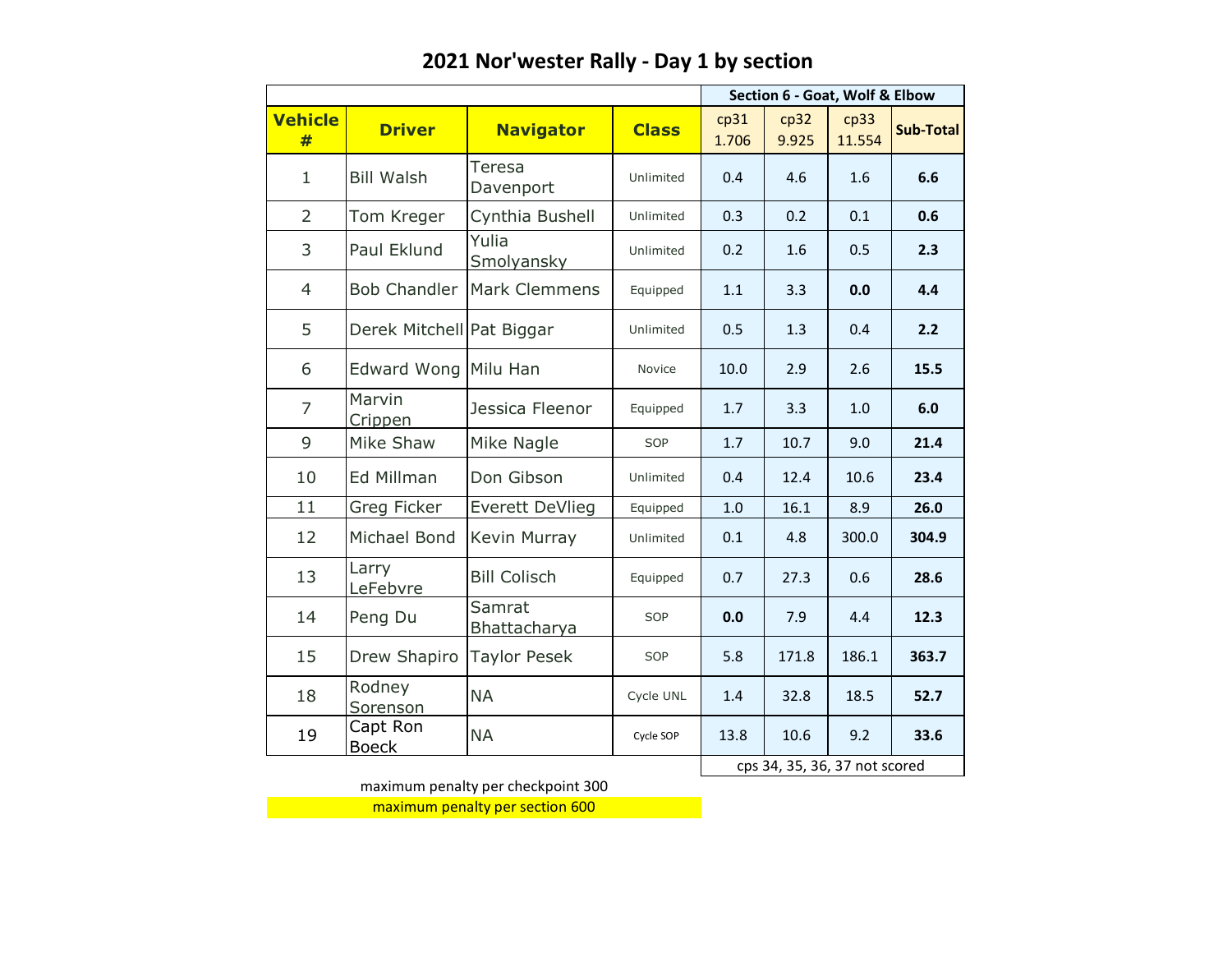|                     |                           | <b>Section 8 - Black Bear</b> |              |               |               |                |                  |
|---------------------|---------------------------|-------------------------------|--------------|---------------|---------------|----------------|------------------|
| <b>Vehicle</b><br># | <b>Driver</b>             | <b>Navigator</b>              | <b>Class</b> | cp41<br>2.067 | cp42<br>5.539 | cp43<br>10.167 | <b>Sub-Total</b> |
| $\mathbf{1}$        | <b>Bill Walsh</b>         | Teresa<br>Davenport           | Unlimited    | 4.7           | 264.9         | 13.3           | 282.9            |
| $\overline{2}$      | Tom Kreger                | Cynthia Bushell               | Unlimited    | 3.0           | 0.4           | 0.0            | 3.4              |
| 3                   | Paul Eklund               | Yulia<br><b>Smolyansky</b>    | Unlimited    | 3.3           | 0.7           | 0.2            | 4.2              |
| $\overline{4}$      | <b>Bob Chandler</b>       | <b>Mark Clemmens</b>          | Equipped     | 3.0           | 3.0           | 3.0            | 9.0              |
| 5                   | Derek Mitchell Pat Biggar |                               | Unlimited    | 2.7           | 0.4           |                | 4.1              |
| 6                   | Edward Wong Milu Han      |                               | Novice       | 81.0          | 199.0         | 250.7          | 530.7            |
| $\overline{7}$      | Marvin<br>Crippen         | Jessica Fleenor               | Equipped     | 8.5           | 24.3          | 0.1            | 32.9             |
| 9                   | Mike Shaw                 | Mike Nagle                    | SOP          | 0.3           | 58.2          | 73.5           | 132.0            |
| 10                  | Ed Millman                | Don Gibson                    | Unlimited    | 0.6           | 26.5          | 10.9           | 38.0             |
| 11                  | Greg Ficker               | <b>Everett DeVlieg</b>        | Equipped     | 6.0           | 7.7           | 10.0           | 23.7             |
| 12                  | Michael Bond              | Kevin Murray                  | Unlimited    |               |               |                | 0.0              |
| 13                  | Larry<br>LeFebvre         | <b>Bill Colisch</b>           | Equipped     | 5.1           | 2.0           | 0.7            | 7.8              |
| 14                  | Peng Du                   | Samrat<br>Bhattacharya        | SOP          | 3.9           | 9.3           | 5.7            | 18.9             |
| 15                  | Drew Shapiro              | <b>Taylor Pesek</b>           | SOP          | 11.0          | 0.4           | 3.0            | 14.4             |
| 18                  | Rodney<br>Sorenson        | <b>NA</b>                     | Cycle UNL    | 26.0          | 71.9          | 61.1           | 159.0            |
| 19                  | Capt Ron<br><b>Boeck</b>  | <b>NA</b>                     | Cycle SOP    | 6.0           | 46.8          | 116.7          | 169.5            |
|                     |                           |                               |              |               |               | all cp scored  |                  |

maximum penalty per checkpoint 300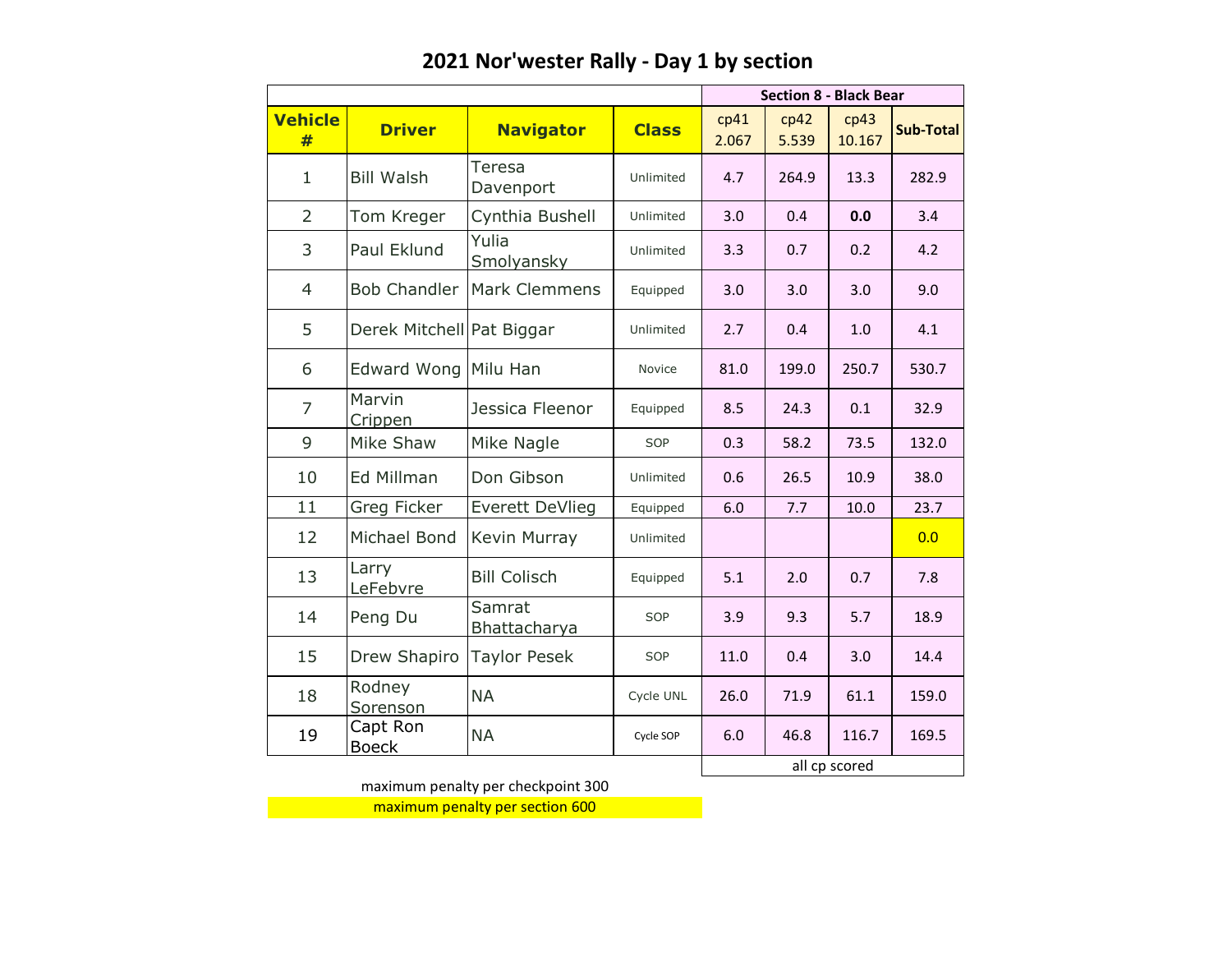|                     |                           | <b>Section 10 - Salmon Creek</b> |              |               |               |               |               |                |                |                |                |           |
|---------------------|---------------------------|----------------------------------|--------------|---------------|---------------|---------------|---------------|----------------|----------------|----------------|----------------|-----------|
| <b>Vehicle</b><br># | <b>Driver</b>             | <b>Navigator</b>                 | <b>Class</b> | cp51<br>2.960 | cp52<br>4.009 | cp53<br>6.006 | cp54<br>8.692 | cp55<br>13.325 | cp56<br>15.662 | cp57<br>15.992 | cp58<br>16.381 | Sub-Total |
| $\mathbf 1$         | <b>Bill Walsh</b>         | Teresa<br>Davenport              | Unlimited    | 0.9           | 1.2           | 1.4           | $1.0$         | 4.0            | 5.7            | 3.8            | 5.7            | 23.7      |
| $\overline{2}$      | Tom Kreger                | Cynthia Bushell                  | Unlimited    | 0.5           | 0.0           | 0.0           | 0.6           | 0.6            | 0.1            | 2.4            | 1.1            | 5.3       |
| 3                   | Paul Eklund               | Yulia<br>Smolyansky              | Unlimited    | 0.2           | 0.2           | 0.2           | 0.1           | 0.7            | 0.6            | 1.9            | 0.1            | 4.0       |
| $\overline{4}$      | <b>Bob Chandler</b>       | Mark Clemmens                    | Equipped     | 0.1           | 1.9           | 2.5           | 3.1           | 5.4            | 7.0            | 5.8            | 2.3            | 28.1      |
| 5                   | Derek Mitchell Pat Biggar |                                  | Unlimited    | 0.1           | 0.4           | 1.0           | 0.8           | 0.7            | 1.8            | 1.9            | 1.1            | 7.8       |
| 6                   | Edward Wong Milu Han      |                                  | Novice       | 11.4          | 15.4          | 14.6          | 16.1          | 14.9           | 17.9           | 16.8           | 21.7           | 128.8     |
| $\overline{7}$      | Marvin<br>Crippen         | Jessica Fleenor                  | Equipped     | 2.6           | 1.7           | 0.1           | 0.3           | 1.1            | 1.8            | 0.5            | 2.4            | 10.5      |
| 9                   | Mike Shaw                 | Mike Nagle                       | SOP          | 8.0           | 3.0           | 7.0           | 6.0           | 13.7           | 18.6           | 18.7           | 17.3           | 92.3      |
| 10                  | Ed Millman                | Don Gibson                       | Unlimited    | 3.2           | 0.1           | 0.8           | 1.1           | 3.5            | 5.8            | 7.5            | 4.5            | 26.5      |
| 11                  | Greg Ficker               | Everett DeVlieg                  | Equipped     | 6.0           | 2.5           | 0.5           | 1.6           | 4.2            | 6.6            | 7.3            | 12.0           | 40.7      |
| 12                  | Michael Bond              | Kevin Murray                     | Unlimited    |               | 300.0         |               |               |                |                |                |                | 300.0     |
| 13                  | Larry<br>LeFebvre         | <b>Bill Colisch</b>              | Equipped     | 3.4           | 4.1           | 1.5           | 2.0           | 16.1           | 32.3           | 35.0           | 36.6           | 131.0     |
| 14                  | Peng Du                   | Samrat<br>Bhattacharya           | SOP          | 7.6           | 2.3           | 1.0           | 6.2           | 7.9            | 3.2            | 1.2            | 1.5            | 30.9      |
| 15                  | Drew Shapiro              | <b>Taylor Pesek</b>              | SOP          | 1.8           | 5.0           | 1.7           | 8.9           | 6.2            | 2.0            | 7.5            | 11.1           | 44.2      |
| 18                  | Rodney<br>Sorenson        | <b>NA</b>                        | Cycle UNL    | 24.6          | 16.5          | 3.2           | 3.1           | 1.0            | 6.0            | 6.0            | 1.1            | 61.5      |
| 19                  | Capt Ron<br><b>Boeck</b>  | <b>NA</b>                        | Cycle SOP    | 120.1         | 133.3         | 150.2         | 123.5         | 29.7           | 12.8           | 8.3            | 6.2            | 584.1     |
|                     |                           |                                  |              | all cp scored |               |               |               |                |                |                |                |           |

maximum penalty per checkpoint 300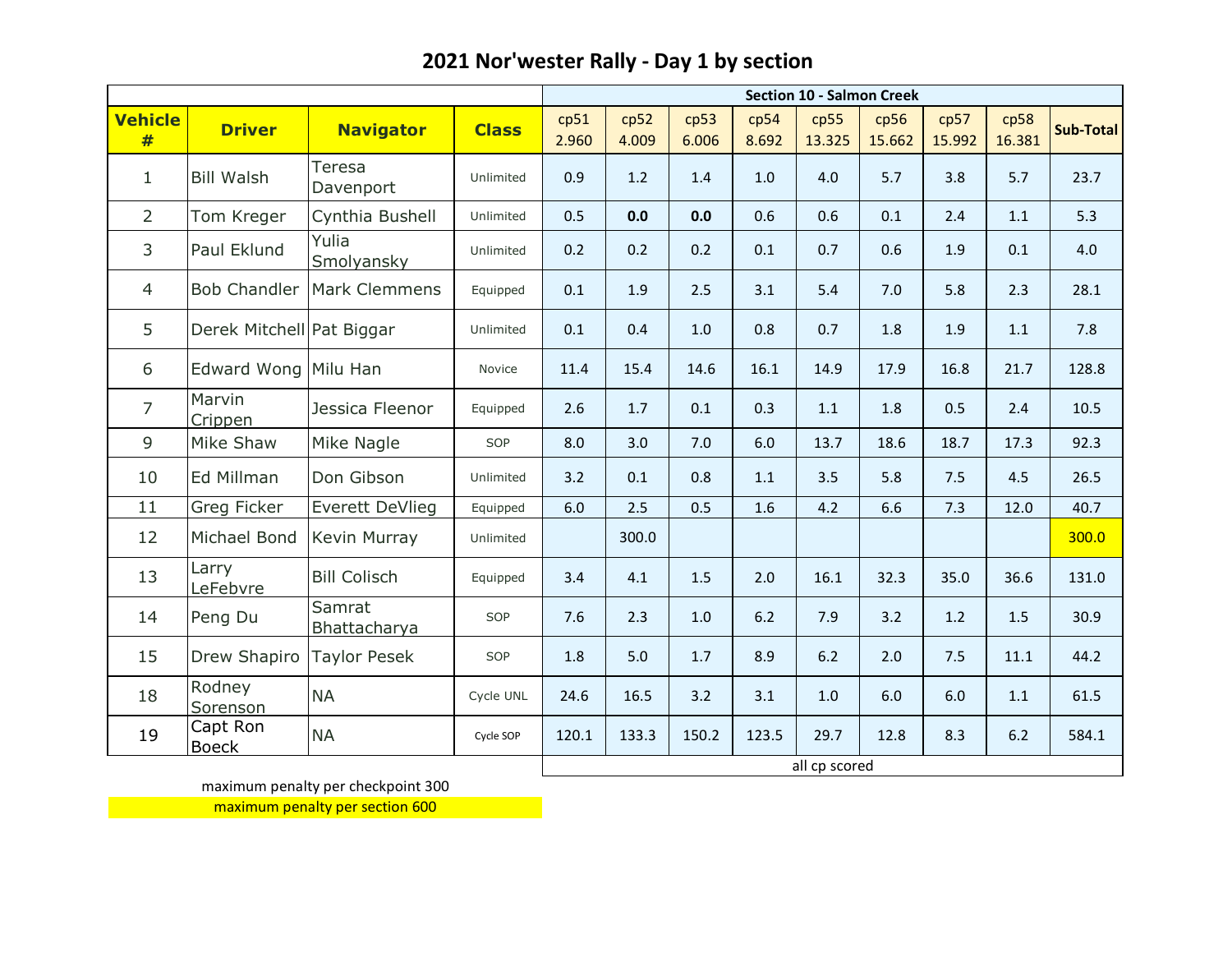|                     |                           |                        |              |               | Section 12 - Sinlahekin Valley |               |               |               |                |                |                  |  |  |
|---------------------|---------------------------|------------------------|--------------|---------------|--------------------------------|---------------|---------------|---------------|----------------|----------------|------------------|--|--|
| <b>Vehicle</b><br># | <b>Driver</b>             | <b>Navigator</b>       | <b>Class</b> | cp61<br>1.474 | cp62<br>3.526                  | cp63<br>6.038 | cp64<br>8.468 | cp65<br>9.979 | cp66<br>12.064 | cp67<br>12.626 | <b>Sub-Total</b> |  |  |
| 1                   | <b>Bill Walsh</b>         | Teresa<br>Davenport    | Unlimited    | 0.9           | 0.6                            | 4.2           | 1.3           | 2.4           | 1.6            | 0.2            | 11.2             |  |  |
| $\overline{2}$      | Tom Kreger                | Cynthia Bushell        | Unlimited    | 1.2           | 1.1                            | 3.8           | 0.4           | 0.2           | 0.8            | 0.5            | 8.0              |  |  |
| 3                   | Paul Eklund               | Yulia<br>Smolyansky    | Unlimited    | 1.4           | 1.4                            | 3.3           | 0.6           | 0.5           | 0.3            | 0.0            | 7.5              |  |  |
| $\overline{4}$      | <b>Bob Chandler</b>       | Mark Clemmens          | Equipped     | 0.3           | 2.7                            | 5.9           | 0.1           | 2.3           | 2.9            | 2.8            | 17.0             |  |  |
| 5                   | Derek Mitchell Pat Biggar |                        | Unlimited    | 1.5           | 0.4                            | 4.3           | 0.3           | 1.3           | 0.0            | 0.2            | 8.0              |  |  |
| 6                   | Edward Wong Milu Han      |                        | Novice       | 7.1           | 14.6                           | 0.5           | 5.6           | 7.4           | 8.2            | 0.7            | 44.1             |  |  |
| $\overline{7}$      | Marvin<br>Crippen         | Jessica Fleenor        | Equipped     | 2.0           | 0.7                            | 3.6           | 2.4           | 3.2           | $1.2$          | 1.3            | 14.4             |  |  |
| 9                   | Mike Shaw                 | Mike Nagle             | SOP          | 1.4           | 2.6                            | 1.6           | 4.5           | 1.5           | 0.0            | 0.1            | 11.7             |  |  |
| 10                  | Ed Millman                | Don Gibson             | Unlimited    | 2.2           | 1.5                            | 4.6           | 0.3           | 0.9           | 0.4            | 0.5            | 10.4             |  |  |
| 11                  | Greg Ficker               | <b>Everett DeVlieg</b> | Equipped     | 2.3           | 2.3                            | 5.8           | 12.9          | 2.9           | 2.5            | 4.3            | 33.0             |  |  |
| 12                  | Michael Bond              | Kevin Murray           | Unlimited    |               |                                |               |               |               |                |                | 0.0              |  |  |
| 13                  | Larry<br>LeFebvre         | <b>Bill Colisch</b>    | Equipped     | 1.0           | 1.3                            | 6.4           | 2.1           | 1.6           | 3.5            | 5.3            | 21.2             |  |  |
| 14                  | Peng Du                   | Samrat<br>Bhattacharya | SOP          | 0.2           | 3.4                            | 1.9           | 12.4          | 0.3           | 2.1            | 2.1            | 22.4             |  |  |
| 15                  | Drew Shapiro              | <b>Taylor Pesek</b>    | SOP          | 5.8           | 2.1                            | 1.2           | 0.1           | 8.2           | 5.7            | 2.9            | 26.0             |  |  |
| 18                  | Rodney<br>Sorenson        | <b>NA</b>              | Cycle UNL    | 3.8           | 6.8                            | 4.0           | 8.1           | 13.2          | 2.5            | 2.0            | 40.4             |  |  |
| 19                  | Capt Ron<br><b>Boeck</b>  | <b>NA</b>              | Cycle SOP    | 17.3          | 9.0                            | 9.7           | 14.9          | 8.1           | 34.6           | 33.4           | 127.0            |  |  |
|                     |                           |                        |              |               |                                |               |               | all cp scored |                |                |                  |  |  |

maximum penalty per checkpoint 300